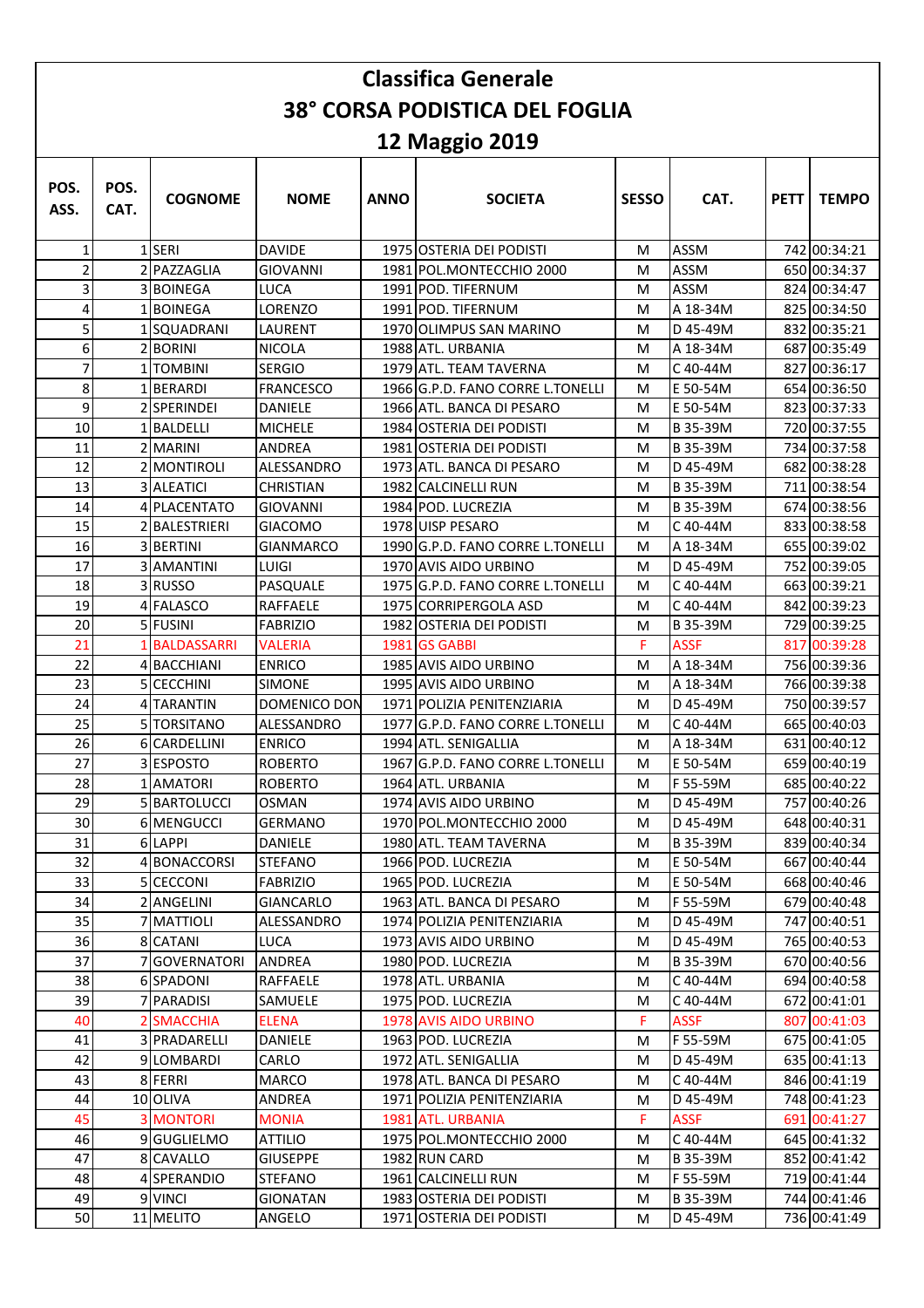| <b>Classifica Generale</b>            |                |                                 |                                 |             |                                                          |              |                      |             |                          |  |
|---------------------------------------|----------------|---------------------------------|---------------------------------|-------------|----------------------------------------------------------|--------------|----------------------|-------------|--------------------------|--|
| <b>38° CORSA PODISTICA DEL FOGLIA</b> |                |                                 |                                 |             |                                                          |              |                      |             |                          |  |
| <b>12 Maggio 2019</b>                 |                |                                 |                                 |             |                                                          |              |                      |             |                          |  |
| POS.<br>ASS.                          | POS.<br>CAT.   | <b>COGNOME</b>                  | <b>NOME</b>                     | <b>ANNO</b> | <b>SOCIETA</b>                                           | <b>SESSO</b> | CAT.                 | <b>PETT</b> | <b>TEMPO</b>             |  |
| 51                                    |                | 6 CECCOLINI                     | <b>MASSIMO</b>                  |             | 1966 POLIZIA PENITENZIARIA                               | м            | E 50-54M             |             | 746 00:42:00             |  |
| 52                                    |                | 12 LENTI                        | <b>FELICIANO</b>                |             | 1972 AVIS AIDO URBINO                                    | M            | D 45-49M             |             | 779 00:42:13             |  |
| 53                                    |                | 10 ACERO                        | <b>FRANCESCO</b>                |             | 1977 AVIS AIDO URBINO                                    | M            | C 40-44M             |             | 751 00:42:18             |  |
| 54                                    |                | 7 D'INCECCO                     | <b>DANIELE</b>                  |             | 1965 ATL FALCONARA                                       | M            | E 50-54M             |             | 639 00:42:20             |  |
| 55                                    |                | 7 ROMANI                        | <b>CLAUDIO</b>                  |             | 1985 COLLEMAR-ATHON                                      | M            | A 18-34M             |             | 710 00:42:23             |  |
| 56                                    |                | 1 PIERINI                       | <b>VERONICA</b>                 |             | 1975 AVIS AIDO URBINO                                    | F            | I 40-49F             |             | 796 00:42:27             |  |
| 57                                    |                | 1 MENGARELLI                    | <b>MAURO</b>                    |             | 1956 ATL FALCONARA                                       | M            | G 60-64M             |             | 641 00:42:29             |  |
| 58                                    |                | 13 GUERRA                       | <b>MAURIZIO</b>                 |             | 1974 POL.MONTECCHIO 2000                                 | M            | D 45-49M             |             | 644 00:42:31             |  |
| 59                                    |                | 14 SALOMONE                     | <b>EMANUELE</b>                 |             | 1973 POLIZIA PENITENZIARIA                               | M            | D 45-49M             |             | 749 00:42:36             |  |
| 60                                    |                | 10 BINDA                        | <b>DENIS</b>                    |             | 1983 OSTERIA DEI PODISTI                                 | M            | B 35-39M             |             | 721 00:42:40             |  |
| 61                                    |                | 8 ROSSI                         | <b>ROBERTO</b>                  |             | 1968 CALCINELLI RUN                                      | м            | E 50-54M             |             | 717 00:42:47             |  |
| 62                                    |                | 11 BELLEZZE                     | <b>MAURIZIO</b>                 |             | 1977 AVIS AIDO URBINO                                    | M            | C 40-44M             |             | 758 00:42:48             |  |
| 63                                    |                | 12 BIONDI                       | <b>FILIPPO</b>                  |             | 1975 AVIS AIDO URBINO                                    | M            | C 40-44M             |             | 762 00:42:51             |  |
| 64                                    |                | 5 LIGUORI                       | <b>FRANCESCO</b>                |             | 1961 ATL.FALCONARA                                       | M            | F 55-59M             |             | 640 00:42:54             |  |
| 65                                    |                | 9 TALOZZI                       | <b>FELICIANO</b>                |             | 1969 ATL. URBANIA                                        | М            | E 50-54M             |             | 695 00:42:56             |  |
| 66                                    |                | <b>8ITONTINI</b>                | <b>PAOLO</b>                    |             | 1989 POL.MONTECCHIO 2000                                 | M            | A 18-34M             |             | 652 00:43:01             |  |
| 67                                    |                | 13 GIANNETTI                    | <b>GABRIELE</b>                 |             | 1978 OSTERIA DEI PODISTI                                 | M            | C 40-44M             |             | 730 00:43:04             |  |
| 68                                    |                | 6 DAMIGNANI                     | PAOLO                           |             | 1962 POD. LUCREZIA                                       | M            | F 55-59M             |             | 834 00:43:11             |  |
| 69                                    |                | 2 MONTAGNA                      | <b>MICHELE</b>                  |             | 1958 RUNNING CLUB FOSSOMBRONE                            | M            | G 60-64M             |             | 701 00:43:32             |  |
| 70                                    |                | 15 SAMBUCHI                     | <b>FABIO</b>                    |             | 1972 CALCINELLI RUN                                      | M            | D 45-49M             |             | 718 00:43:35             |  |
| 71                                    |                | 10 FRIOLI                       | PASQUALE                        |             | 1969 G.P.D. FANO CORRE L.TONELLI                         | M            | E 50-54M             |             | 661 00:43:37             |  |
| 72                                    |                | 11 PIERDEFEDERICI LUCA          |                                 |             | 1969 ATL. SENIGALLIA                                     | M            | E 50-54M             |             | 637 00:43:39             |  |
| 73<br>74                              |                | 14 MALERBA                      | <b>DANIELE</b>                  |             | 1978 OSTERIA DEI PODISTI                                 | M            | C40-44M              |             | 733 00:43:41             |  |
| 75                                    | 1 I            | 11 MATTEUCCI<br><b>MAINARDI</b> | <b>GAETANO</b><br><b>CHIARA</b> |             | 1983 POL.MONTECCHIO 2000<br><b>1980 AVIS AIDO URBINO</b> | M<br>F       | B 35-39M<br>H 18-39F | 784         | 845 00:43:43<br>00:43:47 |  |
| 76                                    |                | 16 ROSSI                        | <b>DAVIDE</b>                   |             | 1971 ASD I BROMBO                                        | M            | D 45-49M             |             | 847 00:43:48             |  |
| 77                                    |                | 12 PUERINI                      | <b>ALBERTO</b>                  |             | 1967 POD. LUCREZIA                                       |              | E 50-54M             |             | 676 00:43:51             |  |
| 78                                    |                | 12 DELLA BIANCA                 | <b>JONATHAN</b>                 |             | 1984 OSTERIA DEI PODISTI                                 | M<br>м       | B 35-39M             |             | 724 00:43:52             |  |
| 79                                    |                | 13 CAMPERCHIOLI                 | <b>ADRIANO</b>                  |             | 1965 CALCINELLI RUN                                      | м            | E 50-54M             |             | 714 00:43:55             |  |
| 80                                    |                | 14 GUALANDRI                    | <b>FRANCESCO</b>                |             | 1969 CALCINELLI RUN                                      | м            | E 50-54M             |             | 716 00:44:01             |  |
| 81                                    |                | 7 ADRAGNA                       | <b>GIUSEPPE</b>                 |             | 1962 POLIZIA PENITENZIARIA                               | м            | F 55-59M             |             | 745 00:44:05             |  |
| 82                                    |                | 9 FRANCOLINI                    | ALESSANDRO                      |             | 1988 OSTERIA DEI PODISTI                                 | м            | A 18-34M             |             | 727 00:44:10             |  |
| 83                                    | $\overline{2}$ | <b>CROSTELLI</b>                | <b>PENELOPE</b>                 |             | 1993 POD. VALMISA                                        | F.           | H 18-39F             |             | 816 00:44:14             |  |
| 84                                    |                | 17 SERRANDREI                   | <b>STEFANO</b>                  |             | 1973 ATL. URBANIA                                        | м            | D 45-49M             |             | 693 00:44:19             |  |
| 85                                    |                | 3 PAZZAGLIA                     | <b>FLAVIO</b>                   |             | 1955 POL.MONTECCHIO 2000                                 | М            | G 60-64M             |             | 649 00:44:27             |  |
| 86                                    |                | 13 FOSCI                        | <b>GIOVANNI</b>                 |             | 1984 ATL. URBANIA                                        | м            | B 35-39M             |             | 690 00:44:37             |  |
| 87                                    |                | 15 NOCERINO                     | ALESSANDRO                      |             | 1978 OSTERIA DEI PODISTI                                 | Μ            | C 40-44M             |             | 740 00:44:39             |  |
| 88                                    |                | 15 ESPOSTO                      | <b>STEFANO</b>                  |             | 1965 OSTERIA DEI PODISTI                                 | Μ            | E 50-54M             |             | 725 00:44:50             |  |
| 89                                    |                | 8 FRATERNALI                    | <b>ROBERTO</b>                  |             | 1962 OSTERIA DEI PODISTI                                 | Μ            | F 55-59M             |             | 728 00:44:53             |  |
| 90                                    |                | <b>16 MARINUCCI</b>             | <b>DIEGO</b>                    |             | 1977 AVIS AIDO URBINO                                    | м            | C 40-44M             |             | 786 00:45:05             |  |
| 91                                    |                | 14 CIAVARELLA                   | ANGELO                          |             | 1982 OSTERIA DEI PODISTI                                 | М            | B 35-39M             |             | 723 00:45:06             |  |
| 92                                    |                | 2 SABATELLI                     | <b>MARIA</b>                    |             | <b>1975 AVIS AIDO URBINO</b>                             | F.           | I 40-49F             |             | 803 00:45:08             |  |
| 93                                    |                | 18 BRAVI                        | <b>SIMONE</b>                   |             | 1973 AVIS AIDO URBINO                                    | M            | D 45-49M             |             | 764 00:45:10             |  |
| 94                                    |                | 16 MASSANELLI                   | <b>LUIGI</b>                    |             | 1965 OSTERIA DEI PODISTI                                 | м            | E 50-54M             |             | 735 00:45:12             |  |
| 95                                    |                | 1 MARINELLI                     | <b>RINO</b>                     |             | 1948 ATL. AVIS FANO-PESARO                               | м            | J 65M IN POI         |             | 819 00:45:15             |  |
| 96                                    |                | 17 SPARAVENTI                   | <b>LORIS</b>                    |             | 1975 AVIS AIDO URBINO                                    | М            | C 40-44M             |             | 808 00:45:17             |  |
| 97                                    |                | 18 ANGELI                       | <b>FRANCESCO</b>                |             | 1976 AVIS AIDO URBINO                                    | м            | C 40-44M             |             | 753 00:45:22             |  |
| 98                                    |                | 19 LAPI                         | <b>MASSIMILIANO</b>             |             | 1974 ATL. TEAM TAVERNA                                   | м            | D 45-49M             |             | 838 00:45:37             |  |
| 99                                    |                | 15 GIANGRANDE                   | <b>ANTONIO</b>                  |             | 1981 AVIS AIDO URBINO                                    | М            | B 35-39M             |             | 777 00:45:46             |  |
| 100                                   |                | 9 DINI                          | <b>ROBERTO</b>                  |             | 1964 ATL. URBANIA                                        | М            | F 55-59M             |             | 689 00:45:48             |  |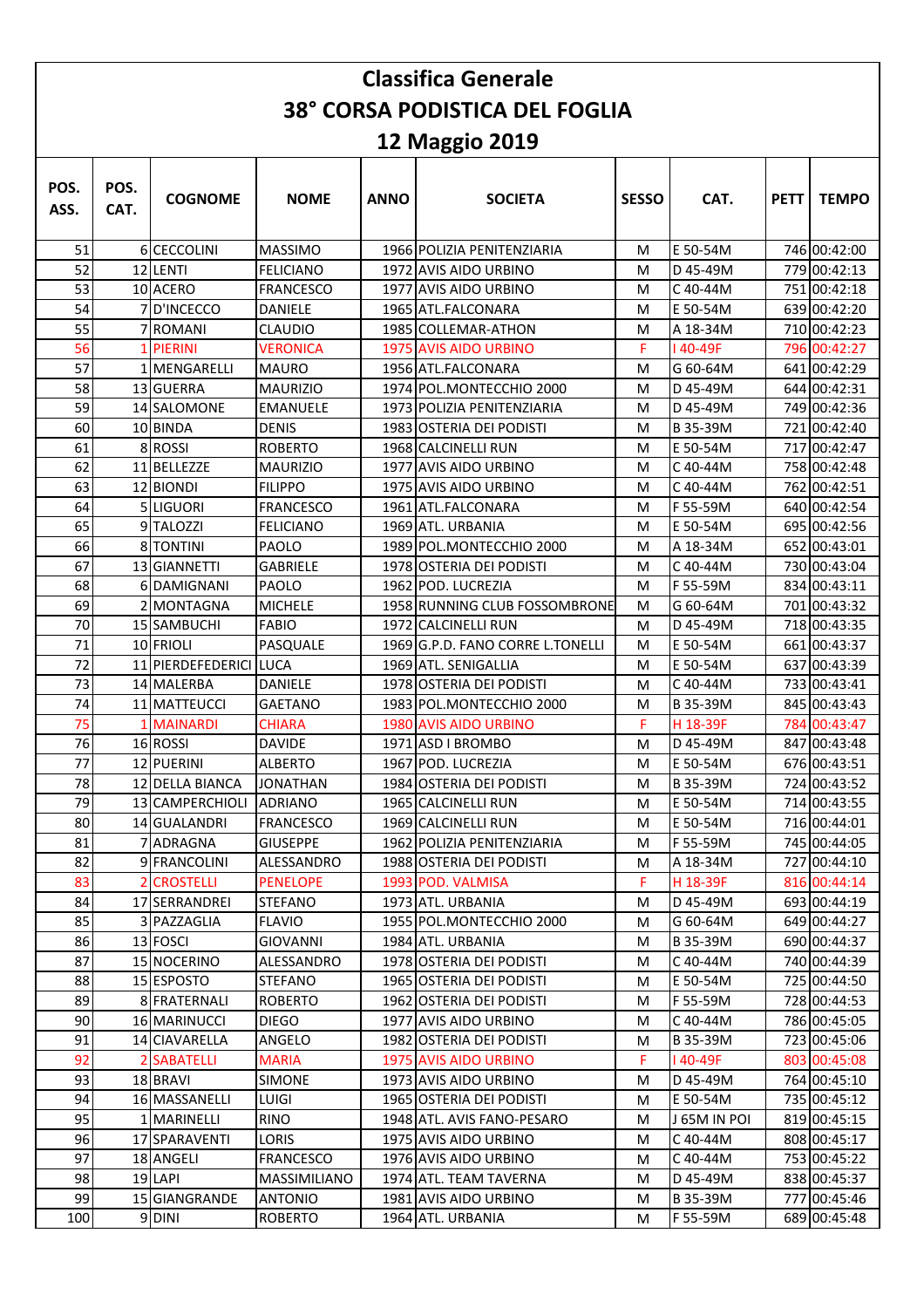| <b>Classifica Generale</b>            |              |                             |                                   |             |                                                           |              |                      |             |                              |  |
|---------------------------------------|--------------|-----------------------------|-----------------------------------|-------------|-----------------------------------------------------------|--------------|----------------------|-------------|------------------------------|--|
| <b>38° CORSA PODISTICA DEL FOGLIA</b> |              |                             |                                   |             |                                                           |              |                      |             |                              |  |
| <b>12 Maggio 2019</b>                 |              |                             |                                   |             |                                                           |              |                      |             |                              |  |
| POS.<br>ASS.                          | POS.<br>CAT. | <b>COGNOME</b>              | <b>NOME</b>                       | <b>ANNO</b> | <b>SOCIETA</b>                                            | <b>SESSO</b> | CAT.                 | <b>PETT</b> | <b>TEMPO</b>                 |  |
| 101                                   |              | 2 SIMONI                    | <b>GINO</b>                       |             | 1953 ATL. SENIGALLIA                                      | м            | J 65M IN POI         |             | 638 00:45:58                 |  |
| 102                                   |              | <b>3 ORLANDI</b>            | <b>CHIARA</b>                     |             | 1974 AVIS AIDO URBINO                                     | F            | I 40-49F             |             | 788 00:46:03                 |  |
| 103                                   |              | 10 RUGOLETTI                | <b>DAVIDE</b>                     |             | 1961 AVIS AIDO URBINO                                     | M            | F 55-59M             |             | 801 00:46:04                 |  |
| 104                                   |              | 17 VOLPINI                  | <b>ANDREA</b>                     |             | 1966 G.P.D. FANO CORRE L.TONELLI                          | M            | E 50-54M             |             | 666 00:46:11                 |  |
| 105                                   |              | 19 FATTORINI                | <b>MATTEO</b>                     |             | 1978 AVIS AIDO URBINO                                     | M            | C 40-44M             |             | 774 00:46:14                 |  |
| 106                                   |              | 20 FEDERICO                 | <b>ANTONIO</b>                    |             | 1979 AVIS AIDO URBINO                                     | М            | C 40-44M             |             | 775 00:46:24                 |  |
| 107                                   | 4            | <b>MEZZANOTTI</b>           | <b>MICHELA</b>                    |             | <b>1976 OSTERIA DEI PODISTI</b>                           | F            | I 40-49F             |             | 737 00:46:26                 |  |
| 108                                   |              | 20 FLORIO                   | <b>FRANCO</b>                     |             | 1970 OSTERIA DEI PODISTI                                  | М            | D 45-49M             |             | 726 00:46:28                 |  |
| 109                                   |              | 11 MARIANI<br>10 PIERINI    | <b>ENZO</b>                       |             | 1961 ATL. SENIGALLIA                                      | M            | F 55-59M             |             | 636 00:46:34                 |  |
| 110                                   |              |                             | <b>MARCO</b>                      |             | 1985 AVIS AIDO URBINO                                     | M            | A 18-34M             |             | 795 00:46:35<br>651 00:46:45 |  |
| 111<br>112                            |              | 18 ROSSI<br>21 MASALA       | <b>ROBERTO</b><br><b>VINCENZO</b> |             | 1965 POL.MONTECCHIO 2000<br>1971 AVIS AIDO URBINO         | М<br>М       | E 50-54M<br>D 45-49M |             | 787 00:46:46                 |  |
| 113                                   |              | 4 VANNUCCI                  | <b>VINICIO</b>                    |             | 1955 POL.MONTECCHIO 2000                                  | M            | G 60-64M             |             | 653 00:46:52                 |  |
| 114                                   |              | 3 CIARAMICOLI               | PAOLO                             |             | 1951 COLLEMAR-ATHON                                       | M            | J 65M IN POI         |             | 704 00:47:09                 |  |
| 115                                   |              | 19 ALBANI                   | LUIGI                             |             | 1966 ATL. SENIGALLIA                                      | М            | E 50-54M             |             | 630 00:47:10                 |  |
| 116                                   |              | 4 FATTORINI                 | LEONARDO                          |             | 1953 AVIS AIDO URBINO                                     | M            | J 65M IN POI         |             | 773 00:47:13                 |  |
| 117                                   |              | 5RENNI                      | <b>LEONARDO</b>                   |             | 1955 ATL. BANCA DI PESARO                                 | M            | G 60-64M             | 822         | 00:47:16                     |  |
| 118                                   |              | 20 TOMMASSINI               | <b>MARCO</b>                      |             | 1968 AVIS AIDO URBINO                                     | M            | E 50-54M             |             | 811 00:47:17                 |  |
| 119                                   |              | 22 DENTI                    | <b>FEDERICO</b>                   |             | 1974 AVIS AIDO URBINO                                     | M            | D 45-49M             |             | 771 00:47:19                 |  |
| 120                                   |              | 6 DONINI                    | <b>GASTONE</b>                    |             | 1957 G.P.D. FANO CORRE L.TONELLI                          | M            | G 60-64M             |             | 658 00:47:22                 |  |
| 121                                   |              | 1 BRUNI                     | <b>GIOVANNA</b>                   |             | 1968 G.P.D. FANO CORRE L.TONELLI                          | F            | L 50-59F             |             | 656 00:47:25                 |  |
| 122                                   |              | 23 AGOSTINI                 | <b>FRANCESCO</b>                  |             | 1972 ATL. URBANIA                                         | M            | D 45-49M             |             | 684 00:47:28                 |  |
| 123                                   |              | <b>MENCARELLI</b>           | <b>ANNITA</b>                     |             | 1975 G.P.D. FANO CORRE L.TONELLI                          | F            | I40-49F              |             | 662 00:47:33                 |  |
| 124                                   |              | 11 RIGHI                    | <b>MATTEO</b>                     |             | 1987 OSTERIA DEI PODISTI                                  | M            | A 18-34M             |             | 741 00:47:39                 |  |
| 125                                   |              | 7 CERESANI                  | <b>ALBERTO</b>                    |             | 1958 ATL. AVIS FANO-PESARO                                | M            | G 60-64M             |             | 835 00:47:42                 |  |
| 126                                   |              | 21 CECCHINI                 | <b>GIUSEPPE</b>                   |             | 1969 AVIS AIDO URBINO                                     | M            | E 50-54M             |             | 768 00:47:45                 |  |
| 127                                   |              | 5 BALDANI                   | <b>ANTONIO</b>                    |             | 1954 POL.MONTECCHIO 2000                                  | M            | J 65M IN POI         |             | 642 00:47:47                 |  |
| 128                                   |              | 24 PAZIENZA                 | COSIMO                            |             | 1971 RUN CARD                                             | м            | D 45-49M             |             | 830 00:48:01                 |  |
| 129                                   |              | 22 GIACOMETTI               | <b>LUCA</b>                       |             | 1967 COLLEMAR-ATHON                                       | м            | E 50-54M             |             | 706 00:48:03                 |  |
| 130                                   |              | 23 FULIGNO                  | <b>MARCO</b>                      |             | 1966 ATL. BANCA DI PESARO                                 | М            | E 50-54M             |             | 680 00:48:06                 |  |
| 131                                   |              | 24 FISCALETTI               | DANIELE                           |             | 1967 ATL. SENIGALLIA                                      | м            | E 50-54M             |             | 634 00:48:26                 |  |
| 132                                   |              | 25 BRACCI                   | <b>MICHELE</b>                    |             | 1968 OSTERIA DEI PODISTI                                  | м            | E 50-54M             |             | 722 00:48:30                 |  |
| 133                                   |              | 26 MORELLI                  | <b>MARCO</b>                      |             | 1965 OSTERIA DEI PODISTI                                  | М            | E 50-54M             |             | 739 00:48:33                 |  |
| 134                                   |              | 6 BACCHIANI                 | <b>MAURIZIO</b>                   |             | 1953 AVIS AIDO URBINO                                     | М            | J 65M IN POI         |             | 755 00:48:34                 |  |
| 135                                   |              | 7 PATREGNANI                | <b>CLAUDIO</b>                    |             | 1954 COLLEMAR-ATHON                                       | М            | J 65M IN POI         |             | 707 00:48:38                 |  |
| 136                                   |              | 27 DI MARTINO               | <b>DINO</b>                       |             | 1965 COLLEMAR-ATHON                                       | м            | E 50-54M             |             | 705 00:48:39<br>743 00:48:44 |  |
| 137<br>138                            |              | 25 TONARELLI<br>26 ALBERICI | ANDREA<br><b>RICCARDO</b>         |             | 1970 OSTERIA DEI PODISTI<br>1972 RUNNING CLUB FOSSOMBRONE | м            | D 45-49M<br>D 45-49M |             | 697 00:48:49                 |  |
| 139                                   |              | 27 GIAMPAOLI                | <b>MASSIMILIANO</b>               |             | 1971 RUN CARD                                             | M<br>м       | D 45-49M             |             | 837 00:48:59                 |  |
| 140                                   | 2            | <b>MASETTI</b>              | <b>ANNAMARIA</b>                  |             | 1960 ATL. BANCA DI PESARO                                 | F.           | L 50-59F             |             | 821 00:49:10                 |  |
| 141                                   |              | 12 TONTINI                  | CESARE                            |             | 1960 AVIS AIDO URBINO                                     | м            | F 55-59M             |             | 812 00:49:14                 |  |
| 142                                   |              | <b>16 MONTUORI</b>          | <b>ARMANDO</b>                    |             | 1980 OSTERIA DEI PODISTI                                  | М            | B 35-39M             |             | 738 00:49:19                 |  |
| 143                                   |              | 6 RINALDINI                 | <b>ERICA</b>                      |             | 1976 COLLEMAR-ATHON                                       | F.           | I 40-49F             |             | 708 00:49:25                 |  |
| 144                                   |              | 12 SERAO                    | <b>GIUSEPPE</b>                   |             | 1987 POD. LUCREZIA                                        | М            | A 18-34M             |             | 677 00:49:28                 |  |
| 145                                   |              | 3 ZAZZERONI                 | <b>VALENTINA</b>                  |             | 1982 AVIS AIDO URBINO                                     | F.           | H 18-39F             |             | 815 00:49:31                 |  |
| 146                                   |              | 28 CECCHINI                 | <b>GABRIELE</b>                   |             | 1971 AVIS AIDO URBINO                                     | М            | D 45-49M             |             | 767 00:49:36                 |  |
| 147                                   |              | 8 LEONARDI                  | LORENZO                           |             | 1959 POD. LUCREZIA                                        | м            | G 60-64M             |             | 671 00:49:45                 |  |
| 148                                   |              | 29 ROCCHETTI                | <b>DEVIS</b>                      |             | 1974 COLLEMAR-ATHON                                       | м            | D 45-49M             |             | 709 00:49:49                 |  |
| 149                                   |              | 13 FERRI                    | <b>ROBERTO</b>                    |             | 1960 G.P.D. FANO CORRE L.TONELLI                          | м            | F 55-59M             |             | 660 00:49:52                 |  |
| 150                                   |              | 14 MACCHNIZ                 | <b>ENRICO</b>                     |             | 1964 POL.MONTECCHIO 2000                                  | М            | F 55-59M             |             | 646 00:49:58                 |  |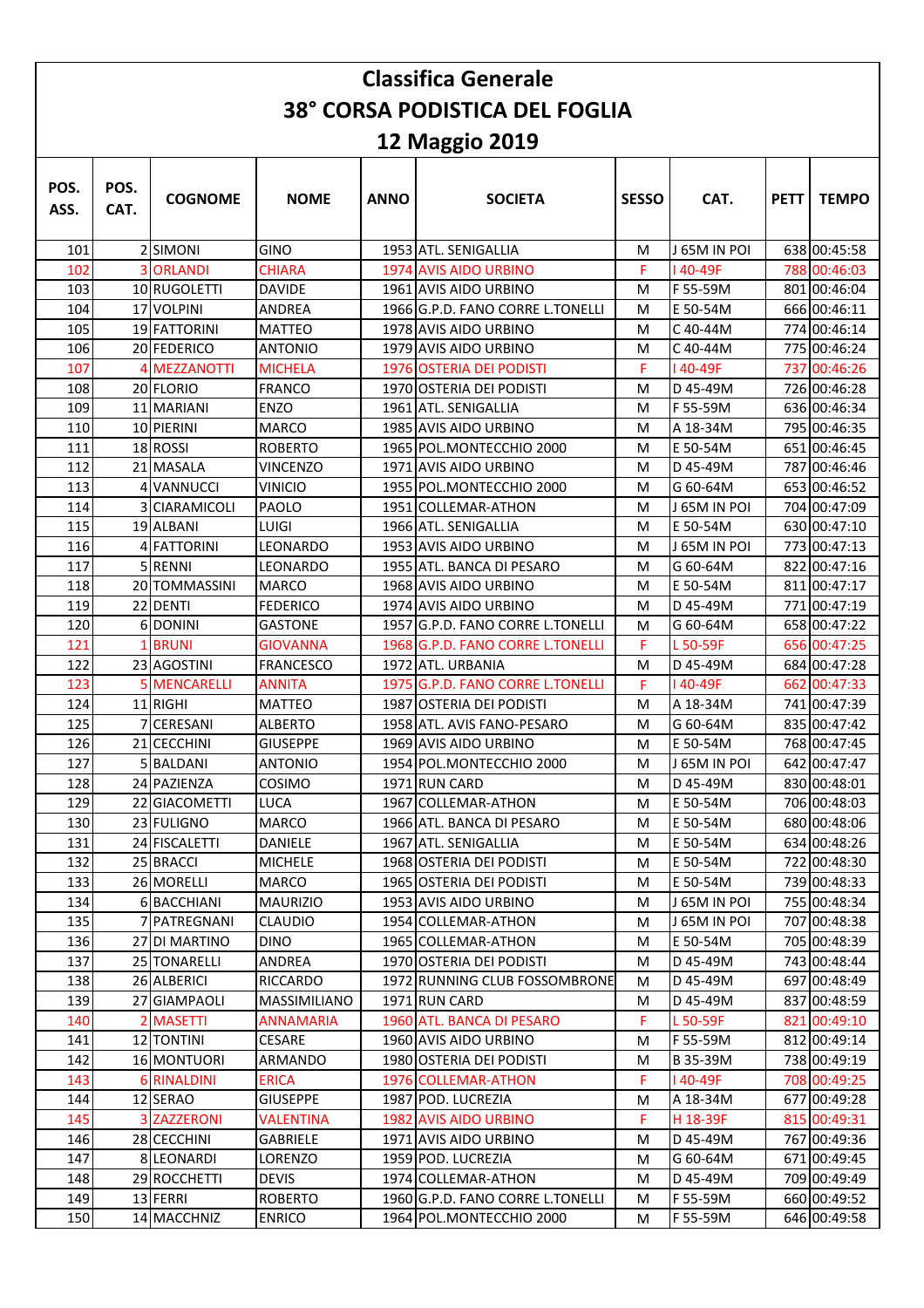| <b>Classifica Generale</b>            |              |                                  |                              |             |                                                       |              |                          |             |                              |  |
|---------------------------------------|--------------|----------------------------------|------------------------------|-------------|-------------------------------------------------------|--------------|--------------------------|-------------|------------------------------|--|
| <b>38° CORSA PODISTICA DEL FOGLIA</b> |              |                                  |                              |             |                                                       |              |                          |             |                              |  |
| <b>12 Maggio 2019</b>                 |              |                                  |                              |             |                                                       |              |                          |             |                              |  |
| POS.<br>ASS.                          | POS.<br>CAT. | <b>COGNOME</b>                   | <b>NOME</b>                  | <b>ANNO</b> | <b>SOCIETA</b>                                        | <b>SESSO</b> | CAT.                     | <b>PETT</b> | <b>TEMPO</b>                 |  |
| 151                                   |              | <b>7 BIASIOTTI</b>               | <b>CHIARA</b>                |             | 1978 AVIS AIDO URBINO                                 | F            | I 40-49F                 |             | 761 00:50:03                 |  |
| 152                                   |              | 8 MANCINI                        | PIERPAOLO                    |             | 1950 AVIS AIDO URBINO                                 | M            | J 65M IN POI             |             | 785 00:50:08                 |  |
| 153                                   |              | 15 PALAZZI                       | <b>ROBERTO</b>               |             | 1962 AVIS AIDO URBINO                                 | M            | F 55-59M                 |             | 790 00:50:11                 |  |
| 154                                   |              | 9 VASTA                          | <b>MARIO</b>                 |             | 1950 AVIS AIDO URBINO                                 | M            | J 65M IN POI             |             | 814 00:50:21                 |  |
| 155                                   |              | <b>8 BRUSCOLI</b>                | <b>SIMONA</b>                | 1977        | <b>CALCINELLI RUN</b>                                 | F            | l 40-49F                 |             | 713 00:50:29                 |  |
| 156                                   |              | 9 FABBRINI                       | <b>MICHELA</b>               |             | 1974 AVIS AIDO URBINO                                 | F            | I 40-49F                 |             | 772 00:50:34                 |  |
| 157                                   |              | <b>10 ANGELI</b>                 | <b>ANNA</b>                  |             | 1970 ATL. URBANIA                                     | F            | I40-49F                  |             | 686 00:50:37                 |  |
| 158                                   |              | <b>11 LOBERTI</b>                | <b>ERICA</b>                 |             | <b>1972 AVIS AIDO URBINO</b>                          | F            | l 40-49F                 |             | 782 00:50:43                 |  |
| 159                                   |              | <b>12 GIACOMONI</b>              | <b>LOREDANA</b>              |             | 1973 RUN CARD                                         | F.           | I40-49F                  |             | 836 00:50:46                 |  |
| 160                                   |              | 30 ZANDRI                        | <b>DANILO</b>                |             | 1972 RUN CARD                                         | M            | D 45-49M                 |             | 831 00:50:52                 |  |
| 161                                   |              | <b>3 RUGOLETTI</b>               | <b>MARA</b>                  |             | <b>1966 AVIS AIDO URBINO</b>                          | F            | L 50-59F                 |             | 802 00:51:06                 |  |
| 162                                   |              | 16 GUERRA                        | <b>MARIO</b>                 |             | 1962 POL.MONTECCHIO 2000                              | M            | F 55-59M                 |             | 643 00:51:08                 |  |
| 163                                   |              | 4 OLIVI                          | <b>CARLA</b>                 |             | 1966 G.P.D. FANO CORRE L.TONELLI                      | F            | L 50-59F                 |             | 844 00:51:17                 |  |
| 164                                   |              | <b>SCHIAVONE</b>                 | <b>MARIA ANTONIA</b>         |             | 1969 G.P.D. FANO CORRE L.TONELLI                      | F            | L 50-59F                 |             | 664 00:51:18                 |  |
| 165<br>166                            |              | 13 FEDUZI<br><b>13 CICCOLINI</b> | MANUEL<br><b>FEDERICA</b>    |             | 1985 POLIZIA PENITENZIARIA<br>1970 ATL. URBANIA       | M<br>F       | A 18-34M<br>I40-49F      |             | 843 00:51:22<br>688 00:51:25 |  |
| 167                                   |              | 4 BIASIOTTI                      | <b>LUCIA</b>                 |             | 1988 AVIS AIDO URBINO                                 | F            | H 18-39F                 |             | 760 00:51:31                 |  |
| 168                                   |              | <b>6 GIOVAGNOLI</b>              | <b>DANIELA</b>               |             | 1963 ATL. BANCA DI PESARO                             | F            | L 50-59F                 |             | 681 00:52:39                 |  |
| 169                                   |              | 28 PIERELLA                      | <b>PAOLO</b>                 |             | 1968 AVIS AIDO URBINO                                 | M            | E 50-54M                 |             | 794 00:52:50                 |  |
| 170                                   |              | <b>7 BENELLI</b>                 | <b>SIMONA</b>                |             | <b>1967 CALCINELLI RUN</b>                            | F.           | L 50-59F                 |             | 712 00:52:54                 |  |
| 171                                   |              | 31 DEL PAGGIO                    | <b>ROBERTO</b>               |             | 1970 G.P.D. FANO CORRE L.TONELLI                      | M            | D 45-49M                 |             | 657 00:53:03                 |  |
| 172                                   |              | 9 TOCCACELI                      | <b>BRUNO</b>                 |             | 1957 POD. LUCREZIA                                    | M            | G 60-64M                 |             | 678 00:53:09                 |  |
| 173                                   |              | 29 PALMA                         | <b>FRANCESCO</b>             |             | 1968 AVIS AIDO URBINO                                 | M            | E 50-54M                 |             | 791 00:53:18                 |  |
| 174                                   |              | 1 MARI                           | <b>PAOLA</b>                 |             | <b>1958 RUNNING CLUB FOSSOMBRONE</b>                  | F            | M 60F IN POI             |             | 700 00:53:27                 |  |
| 175                                   |              | 32 IMOLA                         | PIETRO                       |             | 1972 AVIS AIDO URBINO                                 | M            | D 45-49M                 |             | 778 00:53:31                 |  |
| 176                                   |              | 10 ORSINI                        | <b>NOROBERTO</b>             |             | 1959 ATL. TEAM TAVERNA                                | M            | G 60-64M                 |             | 850 00:53:34                 |  |
| 177                                   |              | 21 BOCCHINI                      | <b>ANDREA</b>                |             | 1976 RUN CARD                                         | М            | C 40-44M                 |             | 829 00:53:41                 |  |
| 178                                   |              | 11 RUBINI                        | <b>GIANNI</b>                |             | 1958 AVIS AIDO URBINO                                 | M            | G 60-64M                 |             | 800 00:53:43                 |  |
| 179                                   |              | 14 RIGHI                         | <b>VALENTINA</b>             |             | 1973 AVIS AIDO URBINO                                 | F            | 140-49F                  |             | 799 00:54:06                 |  |
| 180                                   |              | 8 TOMBI                          | <b>ROBERTA</b>               |             | <b>1963 AVIS AIDO URBINO</b>                          | F            | L 50-59F                 |             | 810 00:54:18                 |  |
| 181                                   |              | <b>15 BORGHI</b>                 | <b>ELISABETTA</b>            |             | 1973 AVIS AIDO URBINO                                 | F.           | I 40-49F                 |             | 763 00:54:32                 |  |
| 182                                   |              | 30 MARANGONI                     | <b>GIULIANO</b>              |             | 1965 ATL. TEAM TAVERNA                                | м            | E 50-54M                 |             | 851 00:54:40                 |  |
| 183                                   |              | <b>16 LORENZI</b>                | <b>RAMONA</b>                |             | 1970 AVIS AIDO URBINO                                 | F.           | I 40-49F                 |             | 783 00:54:43                 |  |
| 184                                   |              | <b>5 LORENZI</b>                 | <b>VALENTINA</b>             |             | <b>1982 OSTERIA DEI PODISTI</b>                       | F.           | H 18-39F                 |             | 732 00:54:58                 |  |
| 185                                   |              | <b>6 LENTI</b>                   | <b>GIULIA</b>                |             | 1987 AVIS AIDO URBINO                                 | F.           | H 18-39F                 |             | 780 00:55:05                 |  |
| 186                                   |              | 12 OVARELLI                      | <b>DANIELE</b>               |             | 1956 AVIS AIDO URBINO                                 | м            | G 60-64M                 |             | 789 00:55:59                 |  |
| 187                                   |              | 33 CURINA                        | <b>MARCO</b>                 |             | 1972 RUNNING CLUB FOSSOMBRONE                         | M            | D 45-49M                 |             | 699 00:56:27                 |  |
| 188                                   |              | 34 BRESCIANI                     | <b>SIMONE</b>                |             | 1971 RUNNING CLUB FOSSOMBRONE                         | м            | D 45-49M                 |             | 698 00:56:29                 |  |
| 189                                   |              | 10 PARENTI                       | <b>GIUSEPPE</b>              |             | 1939 AVIS AIDO URBINO                                 | м            | J 65M IN POI             |             | 841 00:56:33                 |  |
| 190                                   |              | 31 ANGELINI                      | GIOVANNI                     |             | 1966 AVIS AIDO URBINO                                 | М            | E 50-54M                 |             | 754 00:56:37                 |  |
| 191                                   |              | 32 TOPI                          | <b>FLAVIO GREGOR</b>         |             | 1969 RUNNING CLUB FOSSOMBRONE                         | Μ            | E 50-54M                 |             | 703 00:56:54                 |  |
| 192<br>193                            |              | 9 SGAGGI<br>11 PONTELLINI        | <b>MARA</b><br><b>GIULIO</b> |             | 1968 AVIS AIDO URBINO                                 | F.           | L 50-59F<br>J 65M IN POI |             | 806 00:56:57<br>797 00:57:00 |  |
| 194                                   |              | 7 FEDUZZI                        | <b>ALESSANDRA</b>            |             | 1944 AVIS AIDO URBINO<br><b>1986 AVIS AIDO URBINO</b> | М<br>F.      | H 18-39F                 |             | 776 00:57:14                 |  |
| 195                                   |              | 2 VINCENZI                       | <b>ORNELLA</b>               |             | 1956 ATL. AVIS FANO-PESARO                            | F            | M 60F IN POI             |             | 820 00:57:19                 |  |
| 196                                   |              | 12 CASTELLI                      | <b>LUCIANO</b>               |             | 1951 ATL. SENIGALLIA                                  | М            | J 65M IN POI             |             | 632 00:57:21                 |  |
| 197                                   |              | 3 LIGI                           | <b>RITA</b>                  |             | 1954 AVIS AIDO URBINO                                 | F            | M 60F IN POI             |             | 781 00:58:15                 |  |
| 198                                   |              | <b>10 TORCOLACCI</b>             | <b>JACQUELINE</b>            |             | 1964 AVIS AIDO URBINO                                 | F.           | L 50-59F                 |             | 813 00:58:33                 |  |
| 199                                   |              | 17 RICCI                         | <b>SONJA</b>                 |             | 1977 AVIS AIDO URBINO                                 | F.           | I 40-49F                 |             | 798 00:59:46                 |  |
| 200                                   |              | 13 SALUCCI                       | <b>CLAUDIO</b>               |             | 1957 AVIS AIDO URBINO                                 | М            | G 60-64M                 |             | 804 01:00:13                 |  |